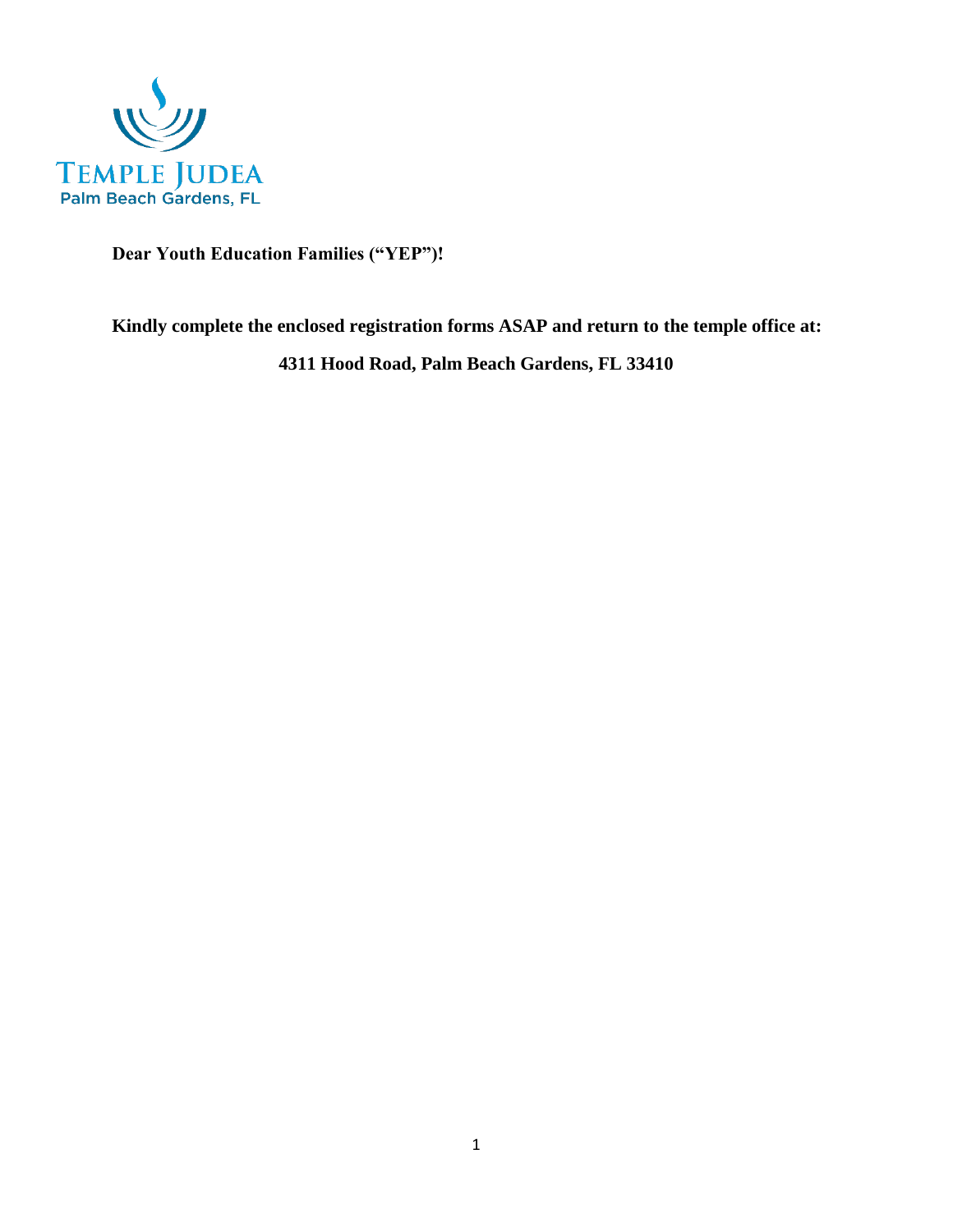# **Parent Information:**

| Parent 1 Circle one: Mr. Mrs. Ms. Dr.                                            | Parent 2 Circle one: Mr. Mrs. Ms. Dr.                                                                                                                                                                                 |  |  |
|----------------------------------------------------------------------------------|-----------------------------------------------------------------------------------------------------------------------------------------------------------------------------------------------------------------------|--|--|
|                                                                                  | Full name                                                                                                                                                                                                             |  |  |
|                                                                                  | Home Address (If different)                                                                                                                                                                                           |  |  |
|                                                                                  |                                                                                                                                                                                                                       |  |  |
|                                                                                  | Cell phone: _________________                                                                                                                                                                                         |  |  |
| Email:                                                                           | Email:                                                                                                                                                                                                                |  |  |
| Child lives with:                                                                |                                                                                                                                                                                                                       |  |  |
| ___ Both parents ___ Mother ___ Father ___ Other _______________________________ |                                                                                                                                                                                                                       |  |  |
|                                                                                  |                                                                                                                                                                                                                       |  |  |
|                                                                                  | <b>EMERGENCY CONTACT INFORMATION</b>                                                                                                                                                                                  |  |  |
|                                                                                  |                                                                                                                                                                                                                       |  |  |
|                                                                                  |                                                                                                                                                                                                                       |  |  |
|                                                                                  |                                                                                                                                                                                                                       |  |  |
|                                                                                  |                                                                                                                                                                                                                       |  |  |
|                                                                                  |                                                                                                                                                                                                                       |  |  |
| Relationship to student: ______________                                          |                                                                                                                                                                                                                       |  |  |
|                                                                                  |                                                                                                                                                                                                                       |  |  |
|                                                                                  |                                                                                                                                                                                                                       |  |  |
|                                                                                  |                                                                                                                                                                                                                       |  |  |
|                                                                                  | Doctor's Telephone: ____________________ Preferred Hospital: ___________________                                                                                                                                      |  |  |
| be treated by qualified medical authorities at their discretion.                 | Permanent Release: If, and when, the need for medical attention arises during the period of my child's<br>official participation in YEP program, and I cannot be contacted, I hereby grant permission for my child to |  |  |
|                                                                                  |                                                                                                                                                                                                                       |  |  |
|                                                                                  |                                                                                                                                                                                                                       |  |  |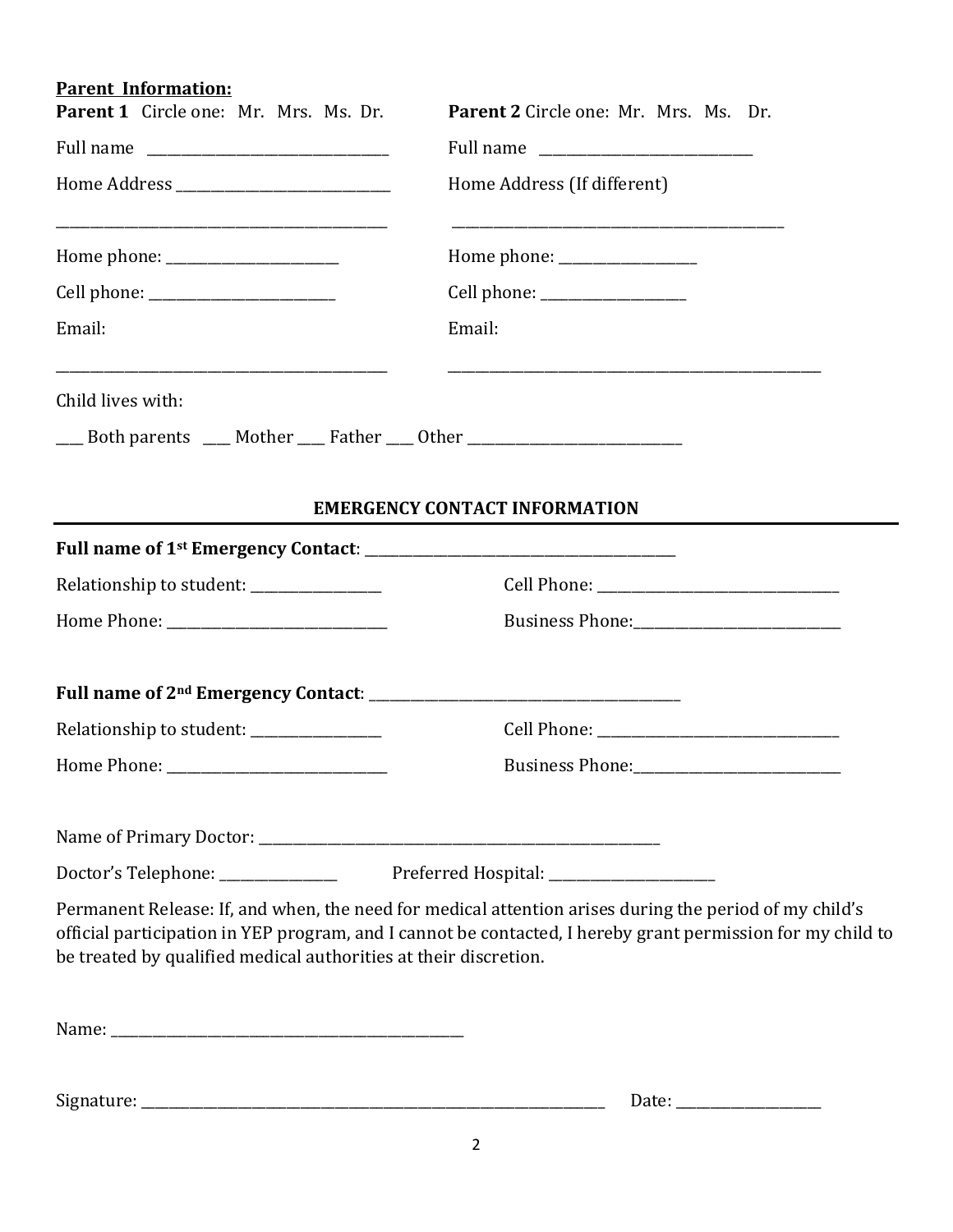### **YOUTH EDUCATION PROGRAM**

| <b>Student information:</b> New/returning student Sex: M/F Date of Birth: ___________<br>*Each student requires an individual registration form. |
|--------------------------------------------------------------------------------------------------------------------------------------------------|
|                                                                                                                                                  |
| School attending: ___________________Grade for 2019-20 school year: _____ Age: __                                                                |
| PLEASE FILL OUT THE FOLLOWING INFORMATION:<br>*This information will remain confidential.                                                        |
| PLEASE ATTACH A COPY OF YOUR CHILD'S IMMUNIZATION RECORDS TO THIS FORM.                                                                          |
| Health Concerns: (Check all that apply)                                                                                                          |
| Asthma ADD ADHD LD OTHER                                                                                                                         |
|                                                                                                                                                  |
| Does your child have an Epipen? ________                                                                                                         |
| Please list all prescription and over-the-counter medications your child takes regularly:                                                        |
| Describe any other important health-related information about your child that has required medical<br>attention:                                 |
|                                                                                                                                                  |
| Check the O.T.C. medications (provided by the school) you permit be given to your child if needed. Dose<br>will not exceed label directions.     |
| <b>All First Aid Supplies</b><br><b>NONE</b>                                                                                                     |
| Advil/Ibuprofen<br>Tylenol/Acetaminophen<br>Benadryl/Diphenhydramine HCL                                                                         |

\_\_\_\_ Pepto-Bismol \_\_\_\_ Tums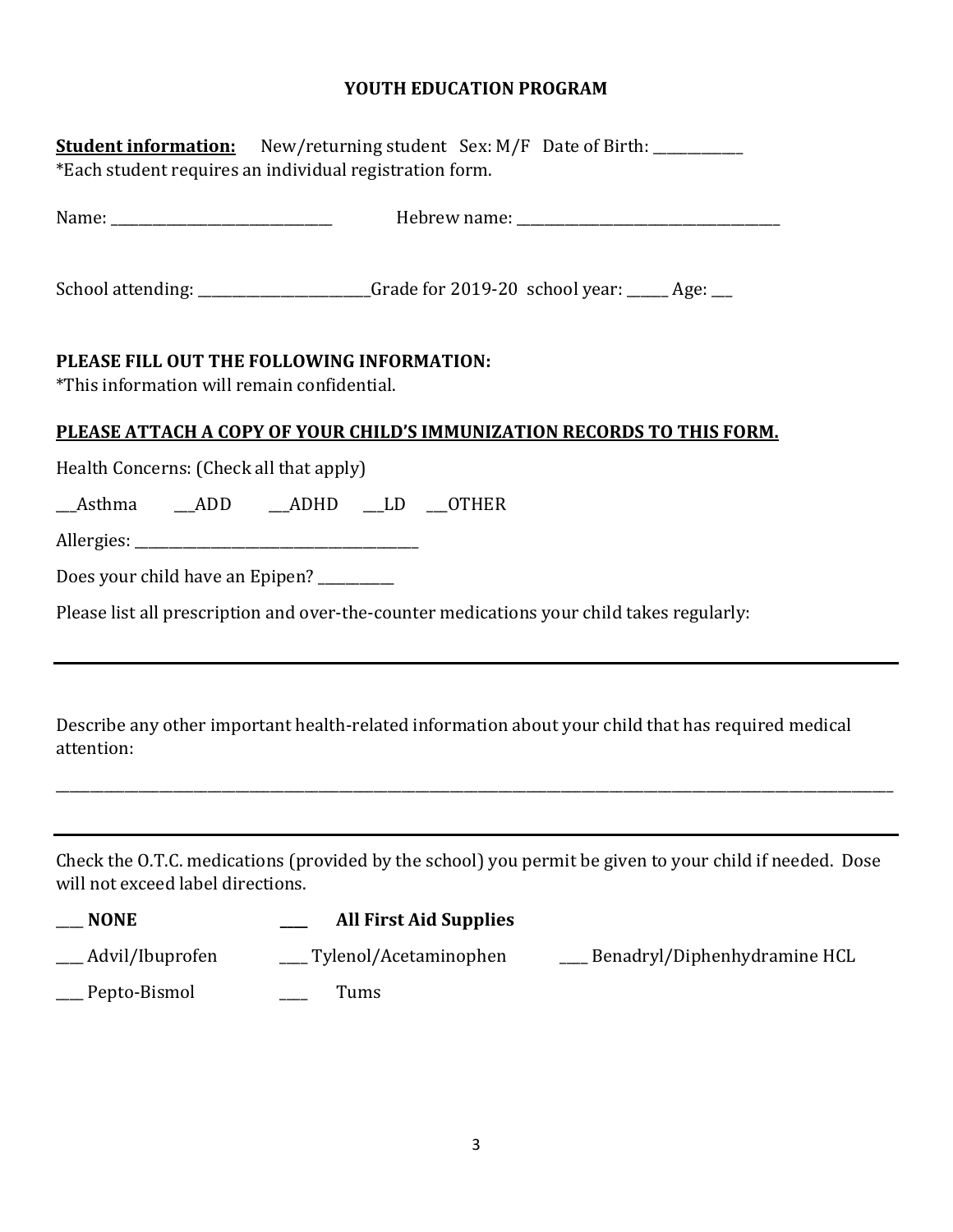We are looking forward to a great school year, promoting learning, friendship, and personal growth. We view parents as our partners in maximizing student success. Please help us better understand and meet your child's individualized learning and social-emotional needs by completing this form.

Has there been a serious illness, death, divorce, or traumatic experience in the family which may have had an impact on your child? If yes, please explain.

\_\_\_\_\_\_\_\_\_\_\_\_\_\_\_\_\_\_\_\_\_\_\_\_\_\_\_\_\_\_\_\_\_\_\_\_\_\_\_\_\_\_\_\_\_\_\_\_\_\_\_\_\_\_\_\_\_\_\_\_\_\_\_\_\_\_\_\_\_\_\_\_\_\_\_\_\_\_\_\_\_\_\_\_\_\_\_\_\_\_\_\_\_\_\_\_\_\_\_\_\_\_\_\_\_\_\_\_\_\_\_\_\_\_\_\_\_\_\_\_\_ \_\_\_\_\_\_\_\_\_\_\_\_\_\_\_\_\_\_\_\_\_\_\_\_\_\_\_\_\_\_\_\_\_\_\_\_\_\_\_\_\_\_\_\_\_\_\_\_\_\_\_\_\_\_\_\_\_\_\_\_\_\_\_\_\_\_\_\_\_\_\_\_\_\_\_\_\_\_\_\_\_\_\_\_\_\_\_\_\_\_\_\_\_\_\_\_\_\_\_\_\_\_\_\_\_\_\_\_\_\_\_\_\_\_\_\_\_\_\_\_\_ \_\_\_\_\_\_\_\_\_\_\_\_\_\_\_\_\_\_\_\_\_\_\_\_\_\_\_\_\_\_\_\_\_\_\_\_\_\_\_\_\_\_\_\_\_\_\_\_\_\_\_\_\_\_\_\_\_\_\_\_\_\_\_\_\_\_\_\_\_\_\_\_\_\_\_\_\_\_\_\_\_\_\_\_\_\_\_\_\_\_\_\_\_\_\_\_\_\_\_\_\_\_\_\_\_\_\_\_\_\_\_\_\_\_\_\_\_\_\_\_\_

Does your child have a 504 Plan or an Individualized Education Program (IEP)? Yes No

Please list Special Education services received, accommodations or modifications. (if applicable) Does your child receive any private related services (e.g. speech/ language/ occupational therapy, counseling)?

\_\_\_\_\_\_\_\_\_\_\_\_\_\_\_\_\_\_\_\_\_\_\_\_\_\_\_\_\_\_\_\_\_\_\_\_\_\_\_\_\_\_\_\_\_\_\_\_\_\_\_\_\_\_\_\_\_\_\_\_\_\_\_\_\_\_\_\_\_\_\_\_\_\_\_\_\_\_\_\_\_\_\_\_\_\_\_\_\_\_\_\_\_\_\_\_\_\_\_\_\_\_\_\_\_\_\_\_\_\_\_\_\_\_\_\_\_\_\_\_\_ \_\_\_\_\_\_\_\_\_\_\_\_\_\_\_\_\_\_\_\_\_\_\_\_\_\_\_\_\_\_\_\_\_\_\_\_\_\_\_\_\_\_\_\_\_\_\_\_\_\_\_\_\_\_\_\_\_\_\_\_\_\_\_\_\_\_\_\_\_\_\_\_\_\_\_\_\_\_\_\_\_\_\_\_\_\_\_\_\_\_\_\_\_\_\_\_\_\_\_\_\_\_\_\_\_\_\_\_\_\_\_\_\_\_\_\_\_\_\_\_\_ \_\_\_\_\_\_\_\_\_\_\_\_\_\_\_\_\_\_\_\_\_\_\_\_\_\_\_\_\_\_\_\_\_\_\_\_\_\_\_\_\_\_\_\_\_\_\_\_\_\_\_\_\_\_\_\_\_\_\_\_\_\_\_\_\_\_\_\_\_\_\_\_\_\_\_\_\_\_\_\_\_\_\_\_\_\_\_\_\_\_\_\_\_\_\_\_\_\_\_\_\_\_\_\_\_\_\_\_\_\_\_\_\_\_\_\_\_\_\_\_\_

\_\_\_\_\_\_\_\_\_\_\_\_\_\_\_\_\_\_\_\_\_\_\_\_\_\_\_\_\_\_\_\_\_\_\_\_\_\_\_\_\_\_\_\_\_\_\_\_\_\_\_\_\_\_\_\_\_\_\_\_\_\_\_\_\_\_\_\_\_\_\_\_\_\_\_\_\_\_\_\_\_\_\_\_\_\_\_\_\_\_\_\_\_\_\_\_\_\_\_\_\_\_\_\_\_\_\_\_\_\_\_\_\_\_\_\_\_\_\_\_\_ \_\_\_\_\_\_\_\_\_\_\_\_\_\_\_\_\_\_\_\_\_\_\_\_\_\_\_\_\_\_\_\_\_\_\_\_\_\_\_\_\_\_\_\_\_\_\_\_\_\_\_\_\_\_\_\_\_\_\_\_\_\_\_\_\_\_\_\_\_\_\_\_\_\_\_\_\_\_\_\_\_\_\_\_\_\_\_\_\_\_\_\_\_\_\_\_\_\_\_\_\_\_\_\_\_\_\_\_\_\_\_\_\_\_\_\_\_\_\_\_\_

\_\_\_\_\_\_\_\_\_\_\_\_\_\_\_\_\_\_\_\_\_\_\_\_\_\_\_\_\_\_\_\_\_\_\_\_\_\_\_\_\_\_\_\_\_\_\_\_\_\_\_\_\_\_\_\_\_\_\_\_\_\_\_\_\_\_\_\_\_\_\_\_\_\_\_\_\_\_\_\_\_\_\_\_\_\_\_\_\_\_\_\_\_\_\_\_\_\_\_\_\_\_\_\_\_\_\_\_\_\_\_\_\_\_\_\_\_\_\_\_\_ \_\_\_\_\_\_\_\_\_\_\_\_\_\_\_\_\_\_\_\_\_\_\_\_\_\_\_\_\_\_\_\_\_\_\_\_\_\_\_\_\_\_\_\_\_\_\_\_\_\_\_\_\_\_\_\_\_\_\_\_\_\_\_\_\_\_\_\_\_\_\_\_\_\_\_\_\_\_\_\_\_\_\_\_\_\_\_\_\_\_\_\_\_\_\_\_\_\_\_\_\_\_\_\_\_\_\_\_\_\_\_\_\_\_\_\_\_\_\_\_\_

\_\_\_\_\_\_\_\_\_\_\_\_\_\_\_\_\_\_\_\_\_\_\_\_\_\_\_\_\_\_\_\_\_\_\_\_\_\_\_\_\_\_\_\_\_\_\_\_\_\_\_\_\_\_\_\_\_\_\_\_\_\_\_\_\_\_\_\_\_\_\_\_\_\_\_\_\_\_\_\_\_\_\_\_\_\_\_\_\_\_\_\_\_\_\_\_\_\_\_\_\_\_\_\_\_\_\_\_\_\_\_\_\_\_\_\_\_\_\_\_\_ \_\_\_\_\_\_\_\_\_\_\_\_\_\_\_\_\_\_\_\_\_\_\_\_\_\_\_\_\_\_\_\_\_\_\_\_\_\_\_\_\_\_\_\_\_\_\_\_\_\_\_\_\_\_\_\_\_\_\_\_\_\_\_\_\_\_\_\_\_\_\_\_\_\_\_\_\_\_\_\_\_\_\_\_\_\_\_\_\_\_\_\_\_\_\_\_\_\_\_\_\_\_\_\_\_\_\_\_\_\_\_\_\_\_\_\_\_\_\_\_\_

What does your child do especially well?

What difficulties does your child display?

If you have any questions or concerns, please describe them. Is there anything you'd like us to know about your child?

Thank you for all your help. We look forward to a wonderful year!

Warmly,

Susan Lord, YEP Administrator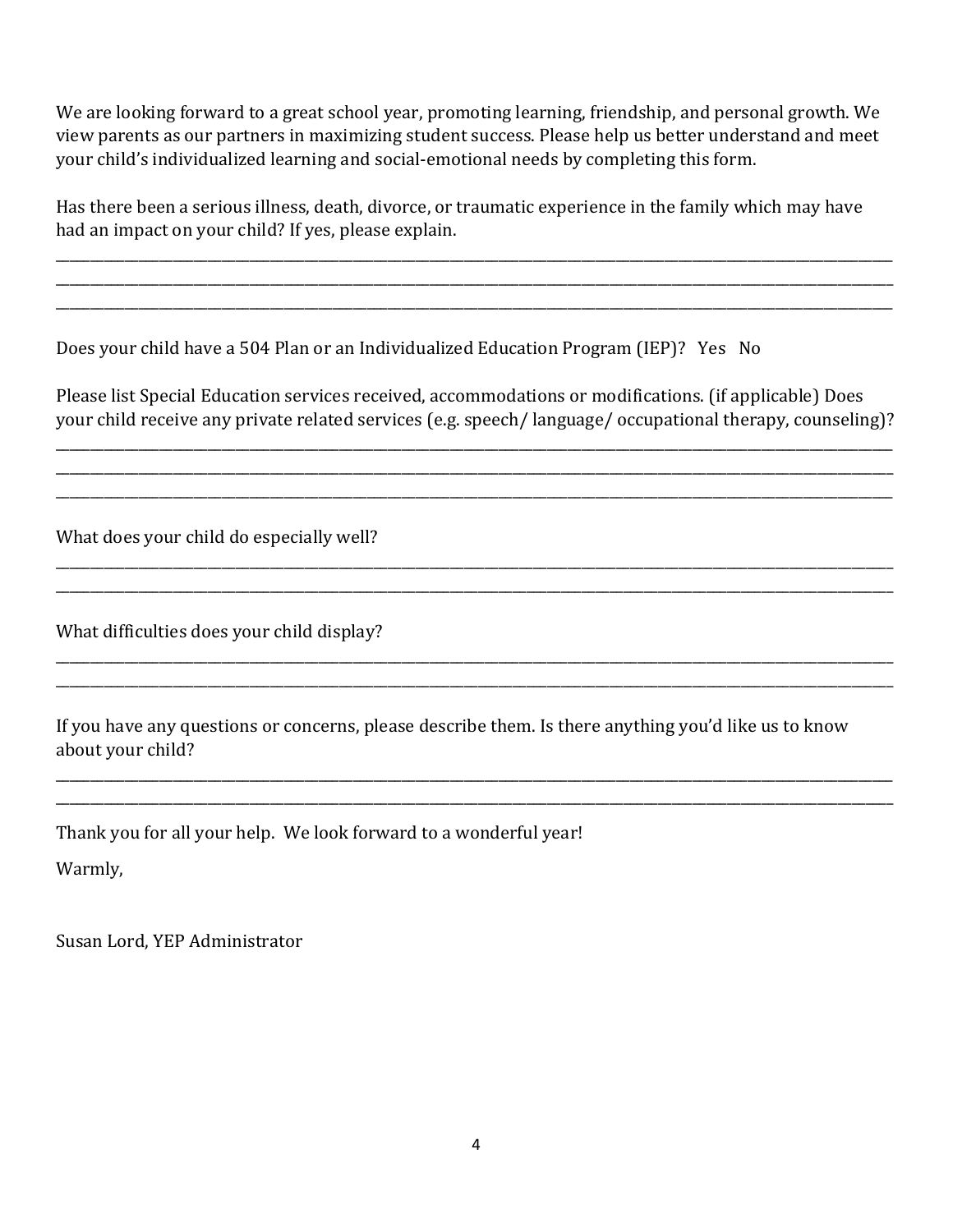#### YOUTH EDUCATION PROGRAM **REGISTRATION FORM 2019-2020**

Please return this registration form to the temple office as soon as possible.

#### **I would like to register my child for the following YEP programs:**

|                                                                  |                                                                         |                  | $#$ of          |              |
|------------------------------------------------------------------|-------------------------------------------------------------------------|------------------|-----------------|--------------|
| Program /Age                                                     | Days of the week                                                        | Fee              | <b>Students</b> | <b>TOTAL</b> |
|                                                                  |                                                                         | \$180            |                 |              |
| Kindergarten                                                     | <b>Sundays 9:00-12:00pm</b>                                             | <b>Materials</b> |                 |              |
|                                                                  |                                                                         | fee              |                 |              |
| $1st$ - 6 <sup>th</sup> graders                                  | <b>Sundays 9:00-12:00pm</b>                                             | \$550*           |                 |              |
|                                                                  |                                                                         | <b>Included</b>  |                 |              |
|                                                                  | 5 <sup>th</sup> and 6 <sup>th</sup> graders   B'Nei Mitzvah Preparation | in B'nei         |                 |              |
|                                                                  | (Wednesday Hebrew intensive,                                            | <b>Mitzvah</b>   |                 |              |
|                                                                  | 4:30-6:00PM)                                                            | Package          |                 |              |
| Security Guard Fee \$100 per year per student<br>$(K-6th grade)$ |                                                                         | \$100            |                 |              |
| One time \$30 teacher gift per student                           |                                                                         | \$30             |                 |              |
| $(K-6th grade)$                                                  |                                                                         |                  |                 |              |
| <b>TOTAL</b>                                                     |                                                                         |                  |                 |              |
|                                                                  |                                                                         |                  |                 |              |

\* Each student requires an individual registration form.

\*If not paid in full, a credit card or payment plan must be arranged with registration.

\_\_\_\_ Enclosed is my check for the full amount of \$\_\_\_\_\_\_\_\_\_\_\_\_\_\_\_\_\_\_\_\_\_\_\_\_\_\_\_\_\_\_ payable to Temple Judea.

 $\Box$  Please bill my credit card: 1 payment of  $\Box$  ; monthly of  $\Box$ ; quarterly of  $\Box$ 

\_\_\_\_ AMEX \_\_\_\_VISA \_\_\_\_MASTERCARD Card#:\_\_\_\_\_\_\_\_\_\_\_\_\_\_\_\_\_\_\_\_\_\_\_\_\_\_\_\_\_\_\_\_\_\_\_\_\_\_\_

Exp. Date \_\_\_\_\_\_\_\_\_\_\_\_\_CVC Code: \_\_\_\_\_\_\_\_\_\_\_\_\_\_\_ Name on Card:\_\_\_\_\_\_\_\_\_\_\_\_\_\_\_\_\_\_\_\_\_\_\_